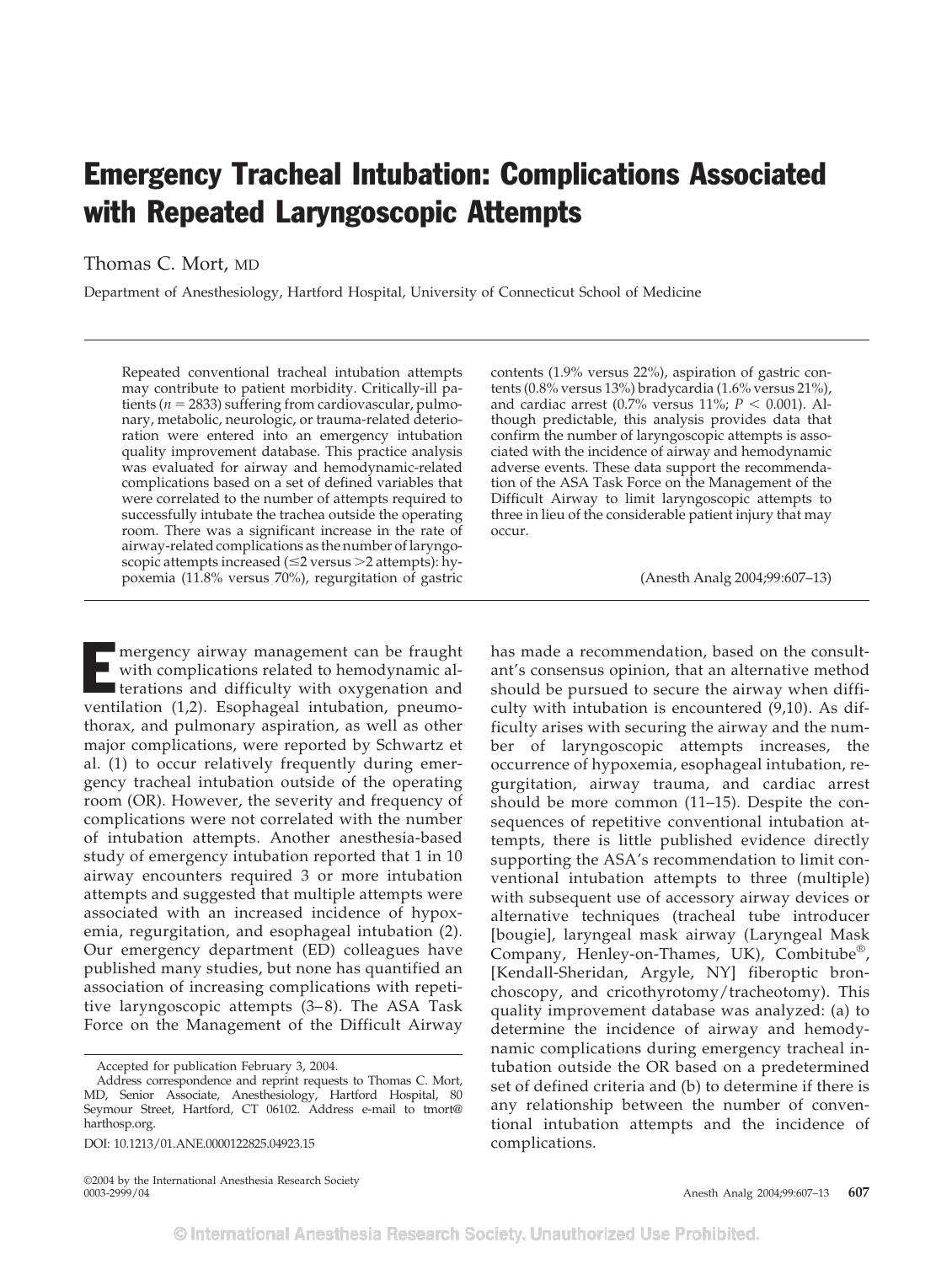### Methods

The study was conducted over a 119-mo period (September 1990 to July 2000) at Hartford Hospital, a tertiary care, level 1 trauma center in central Connecticut. Patients aged 16 yr or older who required emergent tracheal intubation using conventional laryngoscopy outside of the OR for clinical deterioration from cardiac, pulmonary, traumatic, septic, metabolic, or neurologic insults were studied as part of the department's continuing quality improvement program. This study was approved by the IRB; however, informed consent was waived based on the emergency nature of the patient intervention. Airway management cases for those patients in cardiac arrest (upon arrival of the anesthesia personnel) were excluded from the database.

Hartford Hospital has 24-h in-house airway management coverage that is staffed by at least a CA-1 level resident (minimum of 6 mo of training) and an attending anesthesiologist covering all hospital areas except the ED. This area was served by the anesthesia airway team on an emergent or urgent consultative basis. The evolution of the anesthesia team varied over time: attending staff presence throughout the patient evaluation and the intubation procedure was approximately 70% from 1990–1993 and was ubiquitous after this period (100% between 1993–2000). The respiratory therapy team with nursing staff assistance supported the patient with bag-valve-mask oxygen supplementation before the arrival of the anesthesia personnel. Clinical judgment to determine the approach to airway management (topical anesthesia, sedatives, opiates, and neuromuscular blocking drugs [NMBD]) were individualized based on the patient's airway status, comorbidities, and the primary diagnosis prompting the need for intubation. Ventilation with 100% oxygen before and between prolonged intubation attempts (> 30 s) was standard practice. Endotracheal tube verifying devices (disposable  $CO<sub>2</sub>$ , esophageal detector device, or battery-operated capnogram) were available during and after 1995.

After intubation, the personnel performing the tracheal intubation completed a questionnaire that outlined the patient's demographics, procedural details, hemodynamic alterations, airway related mishaps, and other miscellaneous complications. Demographics included the patient's age, sex, medical history, and primary diagnosis requiring tracheal intubation. Procedural data included patient location, route of intubation, level of training, number of attempts, medications administered for patient preparation, pre- and postintubation hemodynamic data, and complications. The author reviewed each case within 48 h after submission of the questionnaire and discarded incomplete questionnaires ( $n = 476$ ). Cross-referencing with

the department's billing records was performed to determine the number of missed cases.

Complication variables were defined in 1990, as outlined in Table 1, on the basis of the department of anesthesiology's quality improvement data collection so to allow categorization of complications and remained unchanged during the study period. To clarify specific conditions present in critically ill patients (hypotension and hypoxemia): if hypotension was present preintubation (systolic blood pressure 90 mm Hg with mean arterial blood pressure  $<$  60 mm Hg), then any further reduction postintubation was categorized as hypotension. Likewise, if vasoactive medications were supporting hemodynamics before the airway intervention, then any increase in their requirements after intubation was categorized as hypotension. If the baseline  $Spo<sub>2</sub>$  after administration of oxygen or reoxygenation was >90%, then any reduction less than 90% was categorized as hypoxemia. Likewise, if the  $Spo<sub>2</sub>$  could not be increased to  $>90\%$ with breathing 100% oxygen, then a 5% point reduction in  $Spo<sub>2</sub>$  from the baseline administration of oxygen maximum was categorized as hypoxemia. A laryngoscopic attempt was considered as the placing of the blade within the oropharynx with an attempt to pass the endotracheal tube.

The cases completed with conventional laryngoscopy and intubation were analyzed by the number of intubation attempts and the incidence of complications. The number of interventions with accessory airway devices and advanced alternative rescue techniques were excluded from this analysis.

All statistical analyses were performed with SPSS version 11.5 (SPSS Inc, Chicago, IL). Categorical data were analyzed using  $\chi^2$  tests and, where appropriate, Fisher's exact probability tests. Logistic regression models were constructed and odds ratios with 95% confidence intervals (95% CI) were calculated to evaluate airway-related and hemodynamic complications. Statistically significant differences and outcomes were determined as a  $P$  value  $\leq 0.05$ .

#### Results

A total of 2833 conventional laryngoscopy-intubation questionnaires were completed from a pool of 3720 (476 incomplete questionnaires and 411 cases involving accessory airway devices). Based on billing record sampling, approximately 22% of patients did not have a questionnaire completed. Moreover, patients requiring endotracheal intubation did not have a billing record submitted in 20% of the cases based on a sampling audit (1992, 24%; 1997, 12%; and 2000, 3%). Hence, the exact numerator is unknown, but it was estimated that the database captured approximately 60% of the procedures. The patients ranged in age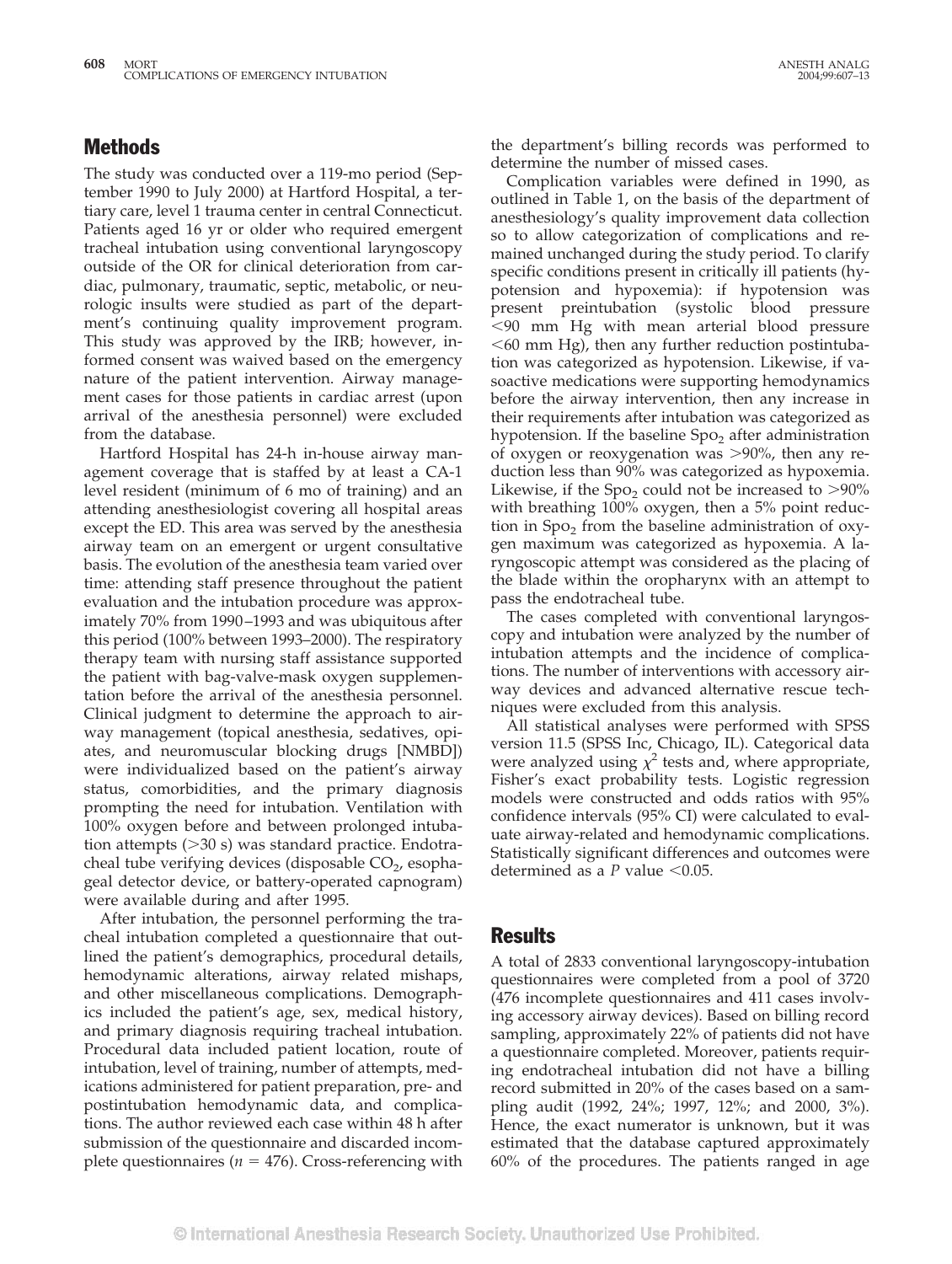| Bradycardia    | $HR < 40$ if $>20\%$ decrease from baseline                                                                      |
|----------------|------------------------------------------------------------------------------------------------------------------|
| Tachycardia    | $HR > 100$ if $>20\%$ increase from baseline                                                                     |
| Hypotension    | SBP $\leq$ 90 mm Hg (MAP $\leq$ 60 mm Hg) if $\geq$ 20% decrease from baseline                                   |
| Hypertension   | $SBP > 160$ if $>20\%$ increase from baseline                                                                    |
| Hypoxemia      | Spo <sub>2</sub> <90% during intubation attempt (profound <70%)                                                  |
| Regurgitation  | gastric contents which required suction removal during laryngoscopy in a previously clear airway                 |
| Aspiration     | visualization of newly regurgitated gastric contents below glottis or suction removal of contents via<br>the ETT |
| Cardiac arrest | asystole, bradycardia, or dysrhythmia w/nonmeasurable MAP & CPR during or after w/in intubation                  |
|                | $(5 \text{ min})$ .                                                                                              |

#### **Table 1.** Complication Variable Definitions

HR = heart rate; SBP = systolic blood pressure; MAP = mean arterial blood pressure; Spo<sub>2</sub> = pulse oximetry saturation; CPR = cardiopulmonary resuscitation; ETT = endotracheal tube.

**Table 2.** Hospital Location and Complication Risk Ratio Compared to Other Areas

| Hospital location                      | $%$ patients | Complications | P-value, risk ratio (95% CI) |
|----------------------------------------|--------------|---------------|------------------------------|
| Surgical ICU (32 beds)                 | 27           | bradycardia   | $< 0.04, 1.5 (1.1 - 2.2)$    |
| Medical ICU (16 beds)                  | 21           | regurgitation | $\leq 0.004$ , 1.9 (1.2–2.9) |
| Floor                                  | 16           | aspiration    | $\leq 0.002$ , 3 (1.6–5.7)   |
| Neurosurgical/trauma ICU (10 beds)     | 12           | hypoxemia     | $\leq$ 0.03, 0.6 (.43–93)    |
| Emergency department                   | 10           | hypoxemia     | $\leq 0.001, 1.7$ (1.7–2.2)  |
| Coronary ICU (12 beds)                 |              |               |                              |
| Radiology/cardiac catheterization/PACU |              |               |                              |

ICU = intensive care unit; PACU = postanesthesia care unit.

|  |  |  |  |  |  | <b>Table 3.</b> Primary Disease Leading to Intubation and Intubation Attempts |  |  |  |
|--|--|--|--|--|--|-------------------------------------------------------------------------------|--|--|--|
|--|--|--|--|--|--|-------------------------------------------------------------------------------|--|--|--|

| Primary disease category                            | $%$ patients | 2 or fewer attempts $(\%)$ | $>$ 2 attempts (%) |
|-----------------------------------------------------|--------------|----------------------------|--------------------|
| All groups combined                                 |              | 90                         | 10                 |
| Cardiac (CHF, MI, arrhythmia)                       | 28           | 93.2                       | 6.8                |
| Pulmonary (pneumonia, aspiration, COPD, secretions) | 24           | 89.8                       | 10.2               |
| Sepsis-SIRS (pulmonary, abdominal, misc.)           | 16           | 93.7                       | 6.7                |
| Neurosurgical/neurological (CVA, seizure, trauma)   | 14           | 86.9                       | $13.1*$            |
| Trauma                                              | 12           | 87.8                       | $13.9*$            |
| Metabolic (DKA, renal or liver failure, OD)         |              | 90.2                       | 9.8                |
| GI bleeding                                         |              | 85.9                       | $14.1*$            |

MI = myocardial infarction; CHF = congestive heart failure; COPD = chronic obstructive pulmonary disease; Misc. = miscellaneous; CVA = cerebral vascular event; DKA = diabetic ketoacidosis; GI = gastrointestinal; SIRS = systemic inflammatory response syndrome; OD = over dose.

 $* P < 0.03$  when compared with sepsis and cardiac groups.

**Table 4.** Methods of Patient Preparation

| Medication                                                                                                 | % patients |  |
|------------------------------------------------------------------------------------------------------------|------------|--|
| Topical local anesthetic or nothing                                                                        | 17         |  |
| Thiopental $(0.5-5 \text{ mg/kg}, 75-500 \text{ mg})$                                                      | 10         |  |
| Midazolam (0.02-0.12 mg/kg, 1-9 mg)                                                                        | 27         |  |
| Midazolam & morphine $(0.02-0.07 \text{ mg/kg})$ of each, 2-5 mg each)                                     |            |  |
| Morphine (0.04–0.1 mg/kg, 2–8 mg) or fentanyl (50–150 $\mu$ g)                                             |            |  |
| Etomidate $(0.04 - 0.25 \text{ mg/kg}, 4 - 24 \text{ mg})$                                                 | 27         |  |
| Propofol (0.5–1.9 mg/kg, 40–240 mg)                                                                        |            |  |
| Diazepam (0.05–0.12 mg/kg, 5–10 mg), methohexital (0.3–1.2 mg/kg, 30–130 mg)                               |            |  |
| Muscle relaxant                                                                                            |            |  |
| depolarizer-succinylcholine (81% of total use)<br>nondepolarizer-vecuronium, rocuronium (19% of total use) | 20         |  |

from 16 to 98 yr old (mean, 68.71 yr; median,  $67 \pm 17.5$ yr), with a sex distribution of 62:38 men:women. The location of the airway procedure is listed in Table 2.

The immediate availability of advanced airway equipment was nearly nonexistent before 1995, and thereafter, portable airway bags were made available with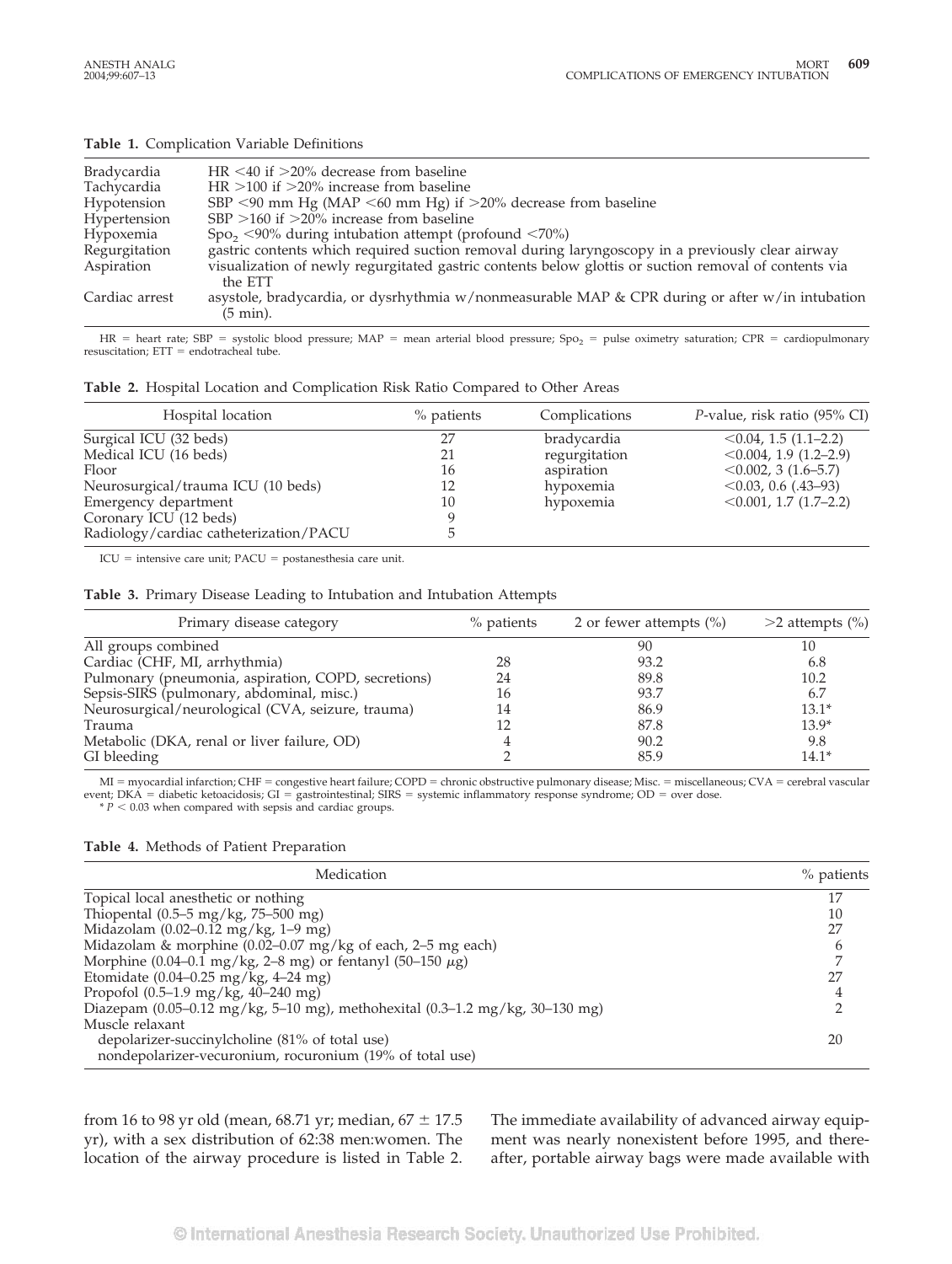| Complication          | 2 or fewer<br>attempts $(90\%)$ | $>2$ attempts<br>$(10\%)^*$ | Relative risk for<br>$>2$ attempts | 95% CI for risk ratio |
|-----------------------|---------------------------------|-----------------------------|------------------------------------|-----------------------|
| Hypoxemia             | $10.5\%$                        | 70%                         | 9Χ                                 | $4.20 - 15.92$        |
| Severe hypoxemia      | $1.9\%$                         | 28%                         | 14X                                | $7.36 - 24.34$        |
| Esophageal intubation | 4.8%                            | 51.4%                       | 6X                                 | $3.71 - 8.72$         |
| Regurgitation         | $1.9\%$                         | 22%                         | 7Х                                 | $2.82 - 10.14$        |
| Aspiration            | $0.8\%$                         | 13%                         | 4X                                 | $1.89 - 7.18$         |
| <b>Bradycardia</b>    | $1.6\%$                         | $18.5\%$                    | 4X                                 | $1.71 - 6.74$         |
| Cardiac arrest        | $0.7\%$                         | $11\%$                      | 7Х                                 | $2.39 - 9.87$         |

**Table 5.** Complications by Intubation Attempts

 $*$  All categories  $P < 0.001$  when comparing 2 or fewer attempts to  $>2$  attempts.

an assortment of devices as suggested by the ASA Guidelines (laryngeal mask airway, Combitube®, bougie stylet, hand-held jet apparatus, and a percutaneous cricothyrotomy kit). The airway bag had to be transported to the intubation location by anesthesia personnel. A difficult airway cart was deployed in the year 2000 to all intensive care unit (ICU) locations, radiology, cardiac catheterization suite, and various floor locations.

The indications for emergency airway management were multifactorial in nature, yet the patients were categorized in general groups based on the primary system contributing to the need for airway support (Table 3). Cardiac disease (acute myocardial infarction, congestive heart failure, tamponade, and dysrhythmia), primary pulmonary issues (chronic obstructive pulmonary disease, pulmonary aspiration, secretions, and respiratory failure), neurosurgical/ neurological disease (cerebral vascular accident, intracerebral bleed, and seizure), trauma-related injury (orthopedic, thoracic, and abdominal and neuro-trauma), and sepsis were major categories. Upper gastrointestinal bleeding and metabolic derangements (hepatic, renal failure, etc.) were less common categories.

The majority of patients undergoing emergency tracheal intubation received relatively small doses of sedative-hypnotics for sedation-only preparation, as compared with elective anesthesia induction doses customary in the OR. Topical anesthesia to the oral airway alone, or no medications at all, accounted for 17% of the cases. Parenteral medication included midazolam, morphine, midazolam combined with morphine, thiopental, etomidate, propofol, diazepam, and methohexital. NMBDs were used in 20% of the cases, consisting of succinylcholine (81%) or a nondepolarizing drug (rocuronium or vecuronium, 19%) (Table 4).

Overall, more than two thirds (68%) of the intubations were successful on the first attempt, and 1 in 10 cases required three or more intubation attempts (10%; Table 3). More specifically, the attending staff, as a group, had a 9.0% rate of three or more attempts, CA-1 residents had 14.5%, CA-2 residents had 10.4%, and CA-3 residents had 9.0%. The staff attending was credited with the intubation after taking over for the

resident in 19% of cases. Discounting these cases, attending-only cases had a rate of 6.3% (3 or more attempts;  $P < 0.05$  when compared with the resident groups). More than 99% of the intubations were completed orally versus only a small number of nasal approaches  $(n = 26)$ .

Based on the complication variables, the incidence of hypoxemia, overall, was 17.7%, and one third of these cases represented severe hypoxemia  $(Spo<sub>2</sub>)$  $<$ 70%). The incidence categorized by intubation attempts varied significantly; endotracheal intubation requiring 2 or fewer attempts was 10.5% versus 70% for more than 2 attempts (Fig. 1 and Table 5). More specifically, the rate for 1 attempt was 4.8%, 2 attempts was 33.1%, 3 attempts was 62%, and 4 or more attempts was  $85\%$  ( $P < 0.001$ ). In their respective intubation categories, severe hypoxemia was distributed disproportionately in those requiring more than 2 attempts (28% of total patients and 40% of the total hypoxemic patients) versus 2 or fewer attempts (1.9% of total patients and 18% of the total hypoxemic patients). Those suffering a single episode of esophageal intubation (EI) had a 51% chance of hypoxemia. Independently, EI increased the risk of hypoxemia nearly 11-fold (95% CI, 7.7–13.2). Furthermore, patients who experienced 2 or more esophageal intubations had a significant rate of hypoxemia (85% overall; 2 EI, 76%; 3 EI, 96%; and 4 EI, 100%).

The overall rate of EI in the database was 9.7%. The incidence of EI in the 2 or fewer attempts group was 5% (zero for 1 attempt and 19.8% for 2 attempts) in comparison to more than 2 attempts with an overall incidence of 51.4% (3 attempts, 48.9%; 4 or more attempts, 55.1%) (Fig. 1 and Table 4). The relative risk ratio of suffering an EI was 6-fold more in those who had more than 2 attempts. Moreover, the risks of a single EI was considerably less in comparison to those suffering multiple EI (2 or more EI) because each of the airway and hemodynamic complications escalated (hypoxemia, 58% versus 88.3%; regurgitation, 21.8% versus 35%; aspiration, 10% versus 15.6%; bradycardia, 13.4% versus 45%; and cardiac arrest, 4% versus 20%).

The risk of regurgitation, with or without aspiration, was considerably higher than what anesthesia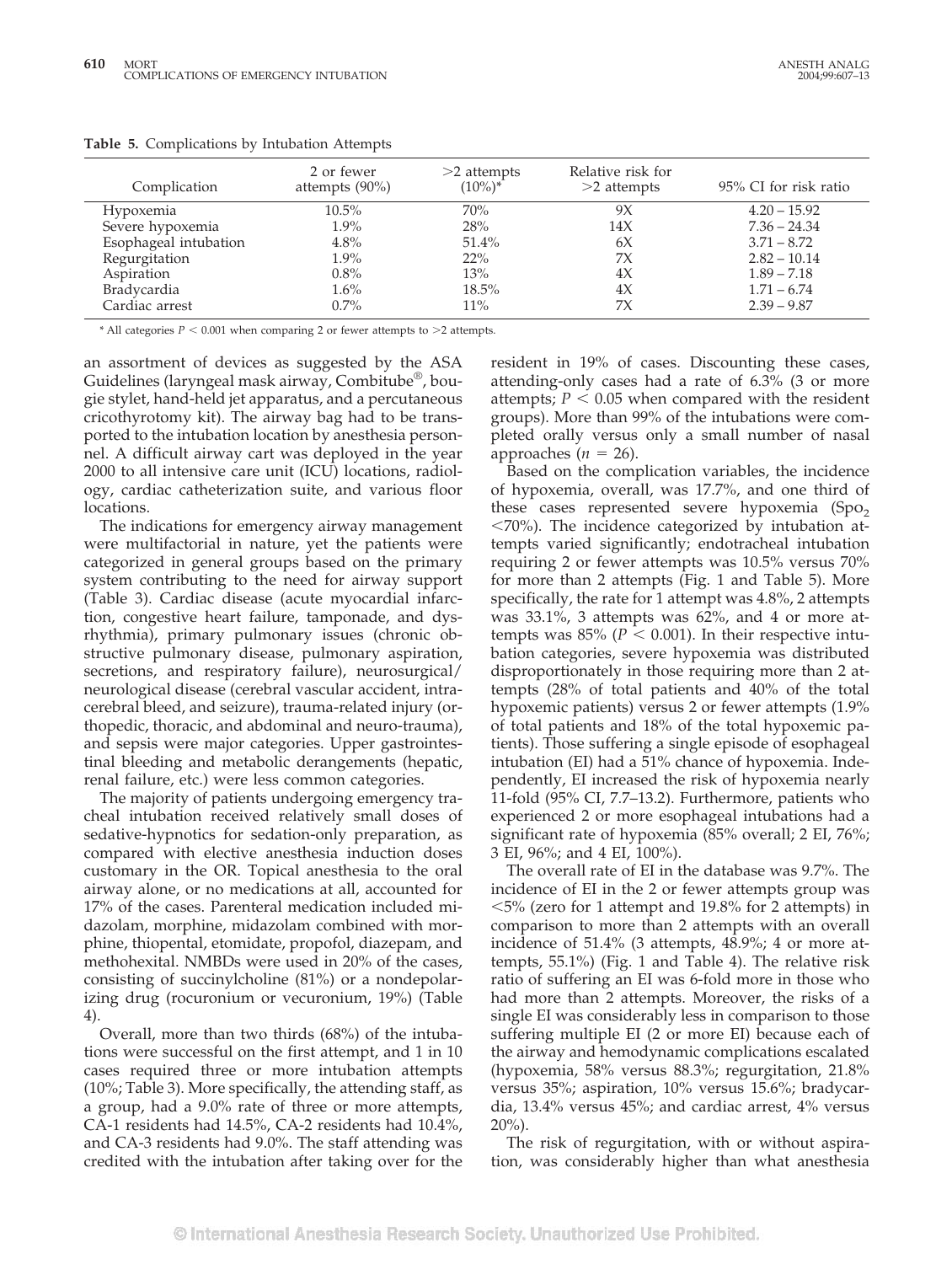

**Figure 1.** Graphic display of complications by intubation attempts.

practitioners are typically accustomed to in the elective situation in the OR. The incidence was very small (1.9%) for those who had their airway secured on 2 or fewer attempts (1 attempt, 1.1%; 2 attempts, 5.2%) and increased 10-fold when 3 or more attempts were required (Table 5 and Fig. 1). Aspiration of gastric contents was minimal for 1 attempt (0.3%) and 2.3% for those requiring 2 attempts. EI independently increased the relative risk of regurgitation (9.6-fold; 95% CI, 6.5–14.2) and aspiration (8-fold; 95% CI, 4.7–15.1) considerably.

There was a significant relationship between the various airway-related complications as the number of laryngoscopic attempts accumulated. Often, one complication creates others, most often in patients requiring 3 or more intubation attempts. For example, those who experienced EI had a significant risk of developing hypoxemia (60%). Likewise, 9 of 10 patients who regurgitated developed hypoxemia (91%). Aspirating gastric contents overwhelmingly lead to hypoxemia (95%), of which 30% experienced profound desaturation less than  $Spo<sub>2</sub> < 70%$ .

The location of the intubation took place in several areas of the hospital, as outlined in Table 2. Logisticregression analysis confirms that the location within the hospital had no statistical bearing on the number of intubation attempts (1 to 2 attempts versus more than 2 attempts and 3 attempts versus 4 or more attempts, individually). However, several airway and hemodynamic complications were significantly influenced by the location of the airway procedure. Patients intubated on the floor had a 3-fold increased risk (95% CI, 1.6–5.7;  $P < 0.002$ ) of suffering aspiration compared with other areas. The medical ICU location had an increased risk of regurgitation  $(2\times)$ , hypoxemia was nearly twice as likely in the ED, and there was a 40% reduction in risk of hypoxemia in the neuro-trauma ICU locale when compared with other locations (Table 2). In evaluation of the primary reason for intubation, upper gastrointestinal bleed patients (14.1%), trauma (13.9%), and neurologic-based intubations (13.1%) had a statistically increased need for 3 or more intubation attempts compared with the sepsis

and cardiac groups ( $P < 0.03$ ) but not when compared with the overall group (10%).

The incidence of tachycardia, hypotension, and hypertension showed no statistically significant differences with an increasing number of laryngoscopic attempts. However, the incidence of a bradycardic response, most often associated with a marked reduction in the Spo<sub>2</sub>, was relatively uncommon  $(1.6\%)$  in those who were successfully intubated with 1 (1.3%) or 2 attempts (2.6%) but burgeoned to 18.5% when 3 or more attempts were required. As an independent variable, those suffering EI had a substantially increased risk of bradycardia (12-fold; 95% CI, 8.2–13.3). Nearly 90% of the bradycardia cases had associated severe hypoxemia (Spo<sub>2</sub> <70%), and one half of the bradycardic episodes culminated in cardiac arrest requiring cardiopulmonary resuscitation. The risk of cardiac arrest similarly increased as the number of intubation attempts increased. The overall risk was minimal (0.7%) with 1 or 2 attempts versus 11% for more than 2 attempts (a weighted average of 10% among those requiring 3 attempts and 12.5% requiring 4 or more attempts).

## **Discussion**

A detailed analysis of intraoperative mishaps has shown that respiratory-based complications during airway management, i.e., oxygenation and ventilation difficulties, account for nearly one third of all anesthetic deaths (11–14). Conversely, the hemodynamic alterations and airway-related complications anesthesiologists face when providing emergency airway management outside of the OR are numerous and often cause significant patient morbidity and potentially mortality. Schwartz et al. (1) reported in a prospective review of emergency intubation outside the OR (and emergency department) that the incidences of aspiration, esophageal intubation, postintubation pneumothorax, and difficult intubation but did not report on the relationship between repetitive intubation attempts and complications. Conversely, however, the more common hemodynamic alterations associated with emergency airway management, such as intubation-related hypotension, hypotension, and tachycardia, and airway-related complications, such as hypoxemia, esophageal intubation, and regurgitation, have not received their warranted consideration in the anesthesia literature. The difficult intubation requiring 3 or more attempts, although relatively uncommon in the elective clinical situation, is reported to represent nearly 10% of the patients that require emergency airway management outside the OR and that airway-related and hemodynamic-related complications are relatively common in this clinical setting (2).

The ASA Task Force on the Management of the Difficult Airway has put forth the recommendation,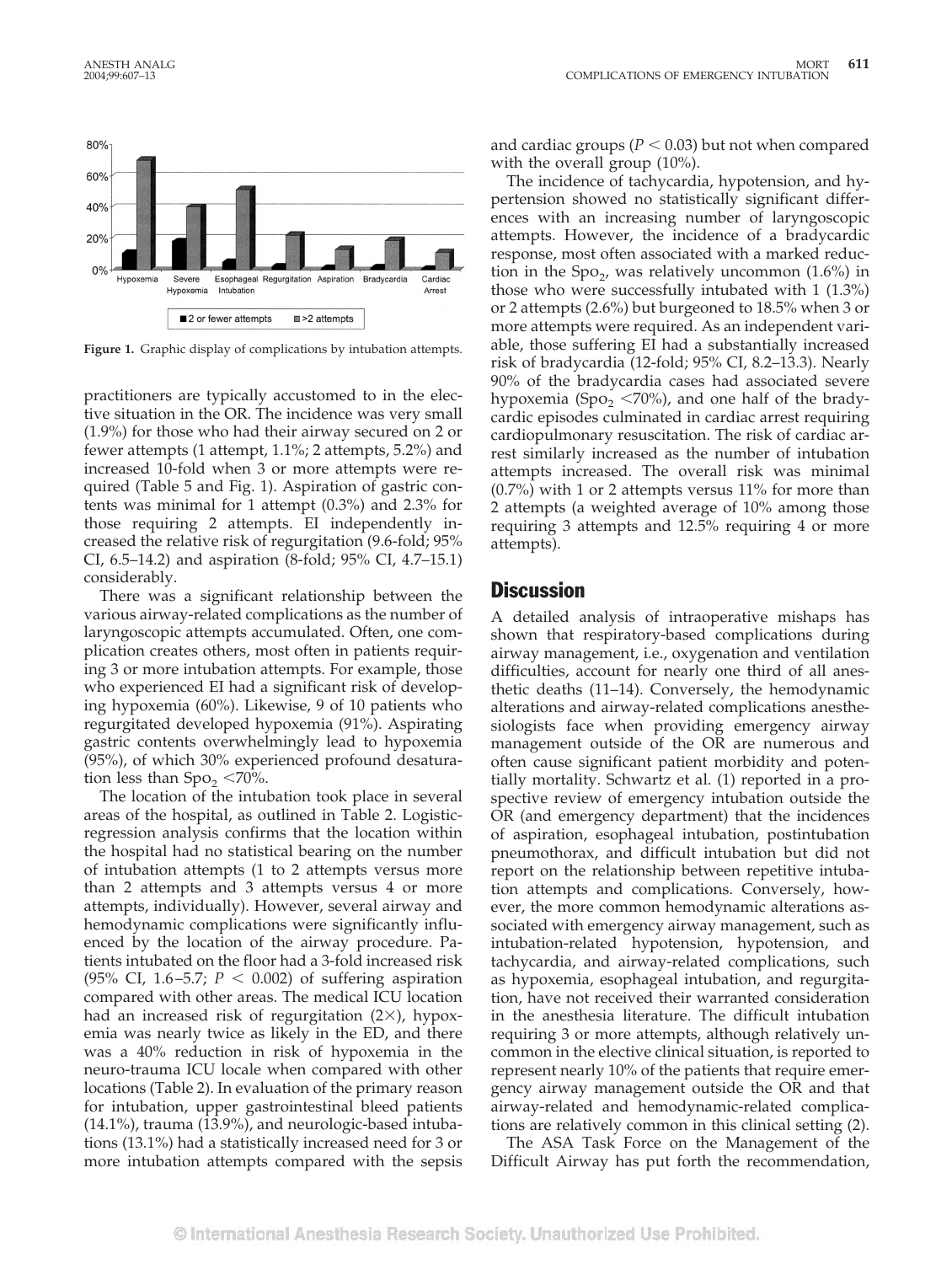based on consensus opinion of their expert consultants and not evidence-based medical data, to limit conventional intubation attempts to three to reduce airway trauma, swelling, and patient injury (9,10). However, to this end, there has been little clinical information offered to support, contest, or refute this airway management viewpoint. Moreover, the extent of penetration of the Guidelines into clinical practice in the OR as well as the remote location under emergency circumstances remains unreported.

This practice analysis provides evidence that the rate of hypoxemia, esophageal intubation, regurgitation, aspiration, bradycardia, and cardiac arrest accelerated beyond two intubation attempts. These findings lend support to the recommendation of limiting intubation attempts to three conventional attempts, albeit for emergency airway management services provided in the remote location, because of the impressive increase in airway-related and hemodynamic critical events. The considerable increase of complications between two and three attempts may warrant further refinement of the recommendation of limiting attempts to three, and perhaps emphasize that alternative airway techniques and the use of accessory devices may better serve the patient if considered even earlier in the process of securing the airway. However, this data review does not provide any evidence that aborting conventional laryngoscopy and intubation after three attempts in lieu of an accessory airway device or alternative airway rescue technique, will provide any patient benefit or improve the level of patient safety. Intuitively, incorporation of such a device or technique may decrease the incidence of complications, but the design of this practice review does not address this important airway management issue.

Several factors that the Guidelines have attempted to address but may still hamper the intubator's ability to secure the airway may include the pursuit of conventional laryngoscopy on a repetitive basis at the exclusion of other methods by the individual, multiple personnel attempting intubation by conventional methods in a repetitive fashion, the relative lack of confidence, cognitive skills, or lack of experience with advanced rescue techniques, and the lack of immediate accessibility to advanced airway equipment. Based on the findings of this practice analysis, laryngoscopy on a repetitive basis, using three or more attempts as a reference basis, is beleaguered by patient morbidity and possible life-threatening critical events. Although the question regarding the value of pursuing the use of an advanced technique after three attempts was not addressed, the evidence suggesting the potential for a marked increase in airway-related and hemodynamic critical events when more than two attempts are required should encourage one to more timely pursue incorporation of the ASA recommendation of nonemergency and emergency pathway rescue options.

The limitations of this database include the reliance on personnel to accurately complete the questionnaire for submission to the database and may have benefited by a sampling of questionnaires by an independent, neutral observer rated to validate the accuracy of the self-report system. Furthermore, consideration should be given to the stressful, emergent, and dire circumstances in which the airway procedures were performed and the subsequent potential to underestimate and therefore underreport the number of intubation attempts or complications. Although the author reviewed each questionnaire and made every attempt to confirm the documented data with the physician, nurses, and support staff, a major concern with any spontaneous reporting system is underreporting of adverse events and the subsequent effect on the true numerator and the denominator of actual cases. Sanborn et al. (16) and others (17–19) have suggested that voluntary reporting of undesirable anesthesia clinical events is strikingly infrequent. A portion of the questionnaires that were excluded because of illegibility or incomplete documentation and a number of patient encounters that failed to generate a submitted questionnaire are additional limitations of this reporting vehicle.

The primary focus of the ASA Guidelines is the management of the difficult airway encountered during administration of anesthesia and tracheal intubation. The ASA, however, acknowledges that some aspects of the Guidelines may be relevant in other clinical contexts (9,10). This data review provides substantial evidence that the incidence of airway and hemodynamic complications distinctly increase beyond two laryngoscopic attempts during emergency airway management in the remote location. Therefore, adapting the recommendation put forth by the ASA Guidelines on the Management of the Difficult Airway to limit intubation attempts to three seems warranted in emergency airway management outside the confines of the OR. This database did not investigate the clinical utility of accessory airway devices or advanced rescue techniques nor any improvement in the degree of safety we may offer to our patients when conventional methods prove difficult or unsuccessful.

This practice analysis and its findings prompt anesthesia personnel to rethink their approach to the elective and emergency management of the airway for the promotion of patient safety. The development of a secondary or backup airway management approach combined with the timely incorporation of rescue options in airway management strategy, although not proven, may be prudent toward improving the delivery of airway care for our patients. Moreover, this information has vast implications for the education and training of our anesthesia and nonanesthesia colleagues who are responsible for airway management outside the OR under the demands of an urgent or